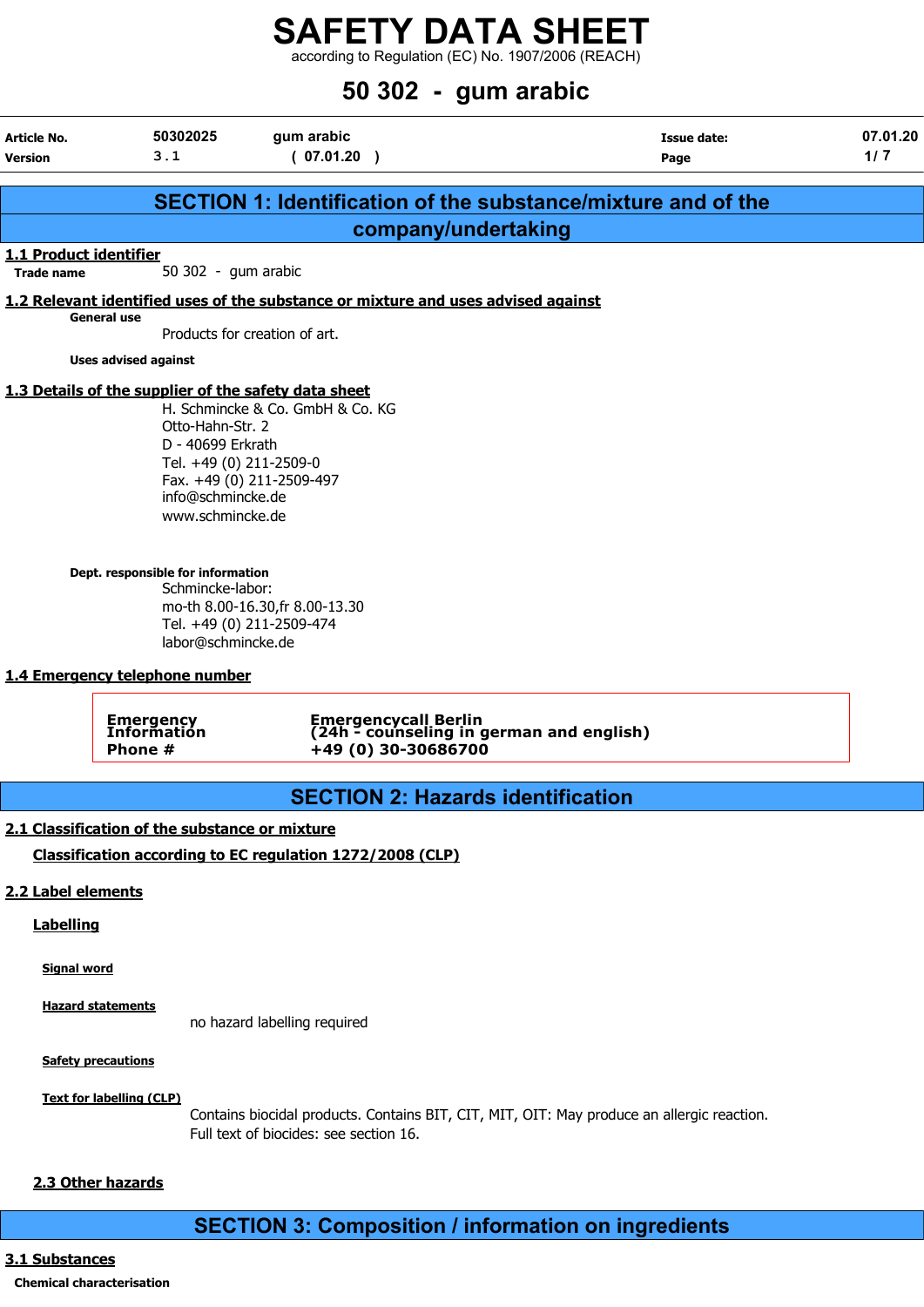according to Regulation (EC) No. 1907/2006 (REACH)

# 50 302 - gum arabic

| Article No.    | 50302025 | qum arabic | Issue date: | 07.01.20 |
|----------------|----------|------------|-------------|----------|
| <b>Version</b> |          | 07.01.20   | Page        |          |

Water gum arabic

CAS-Number EINECS / ELINCS / NLP EU index number REACH registration No. Hazchem-Code CI-Number

#### 3.2 Mixtures

Additional information

# SECTION 4: First aid measures

#### 4.1 Description of first aid measures

#### General information

In case of inhalation

Seek medical treatment in case of troubles.

#### In case of skin contact

Remove residues with soap and water. Seek medical attention if irritation persists.

#### After eye contact

In case of contact with eyes, rinse immediately with plenty of flowing water for 10 to 15 minutes holding eyelids

apart. After swallowing

Seek medical treatment in case of troubles.

#### 4.2 Most important symptoms and effects, both acute and delayed

#### 4.3 Indication of any immediate medical attention and special treatment needed

## SECTION 5: Firefighting measures

#### 5.1 Extinguishing media

#### Suitable extinguishing media

Product is non-combustible. Extinguishing materials should therefore be selected according to surroundings.

Extinguishing media which must not be used for safety reasons

none

## 5.2 Special hazards arising from the substance or mixture

In case of fire may be liberated: Carbon monoxide and carbon dioxide

## 5.3 Advice for firefighters

### Special protective equipment for firefighters

Additional information

# SECTION 6: Accidental release measures

## 6.1 Personal precautions, protective equipment and emergency procedures

## 6.2 environmental precautions

# 6.3 Methods and material for containment and cleaning up

Methods for cleaning up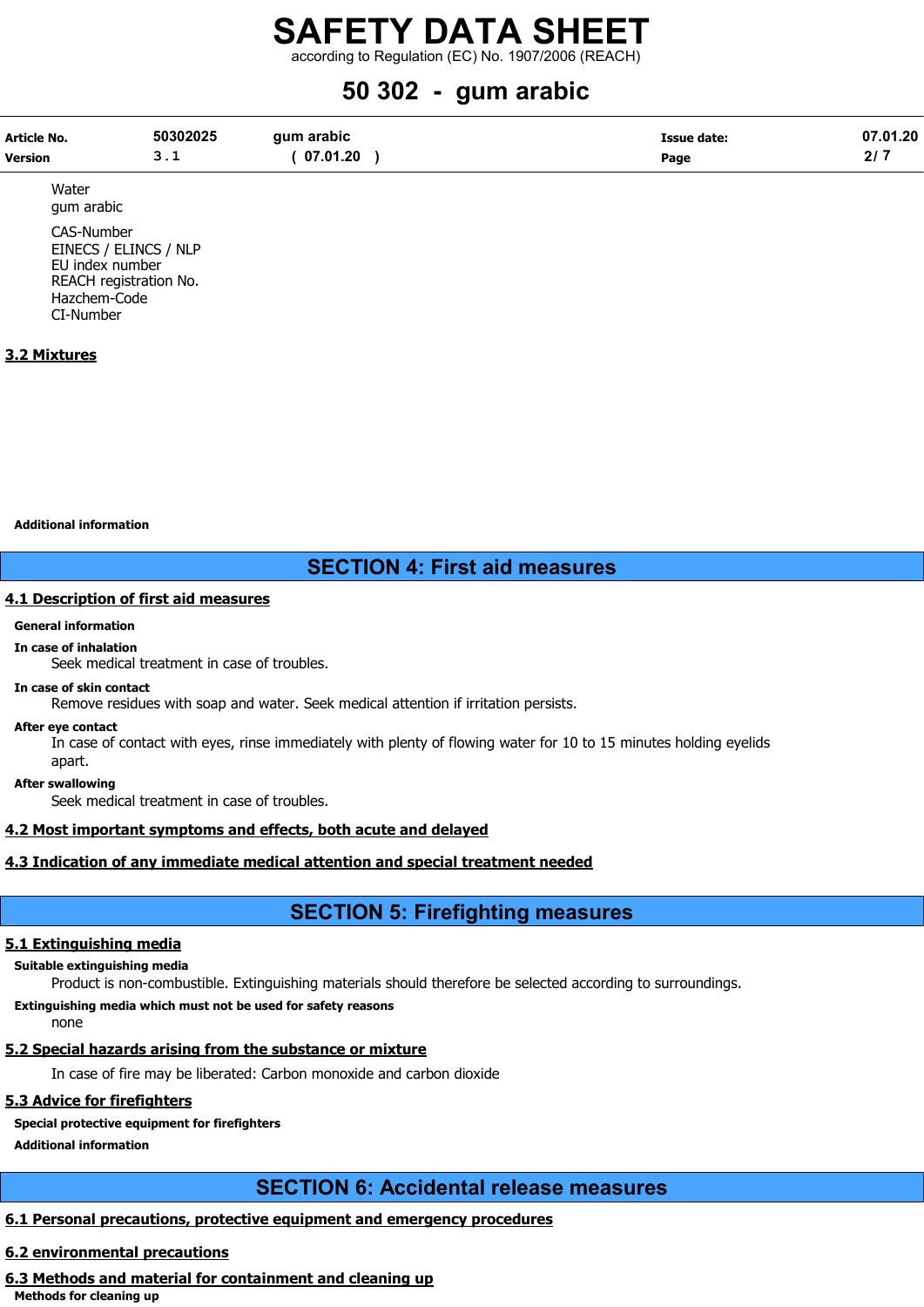according to Regulation (EC) No. 1907/2006 (REACH)

# 50 302 - gum arabic

| <b>Article No.</b> | 50302025 | qum arabic | Issue date: | 07.01.20 |
|--------------------|----------|------------|-------------|----------|
| <b>Version</b>     |          | 07.01.20   | Page        | ، اد     |

Take up mechanically. Wash spill area with plenty of water.

#### Additional information

#### 6.4 Reference to other sections

# SECTION 7: Handling and storage

#### 7.1 Precautions for safe handling

#### Advices on safe handling

Handle in accordance with good industrial hygiene and safety practice.

Precautions against fire and explosion No special measures are required.

#### 7.2 Conditions for safe storage, including any incompatibilities

#### Requirements for storerooms and containers

Keep container tightly closed. Protect from direct sunlight.

Hints on joint storage Storage class Further details

#### 7.3 Specific end use(s)

No special measures necessary if stored and handled as prescribed.

### SECTION 8: Exposure controls/personal protection

#### 8.1 Control parameters

#### 8.2 Exposure controls

#### Occupational exposure controls

Respiratory protection

With correct and proper use, and under normal conditions, breathing protection is not required.

#### Hand protection

Observe glove manufacturer's instructions concerning penetrability and breakthrough time.

#### Eye protection

Tightly sealed safety glasses.

#### Body protection

Wear suitable protective clothing.

General protection and hygiene measures<br>When using do not eat, drink or smoke.

## SECTION 9: Physical and chemical properties

#### 9.1 information on basic physical and chemical properties

Form liquid Colour cloudy, brown Odour almost odourless

min max

| Initial boiling point and        |
|----------------------------------|
| boiling range                    |
| Melting point/freezing point     |
| Flash point/flash point range    |
| <b>Flammability</b>              |
| <b>Ignition temperature</b>      |
| <b>Auto-ignition temperature</b> |
| <b>Explosion limits</b>          |
| <b>Refraction index</b>          |
| <b>PH</b> value                  |
| <b>Viscosity</b>                 |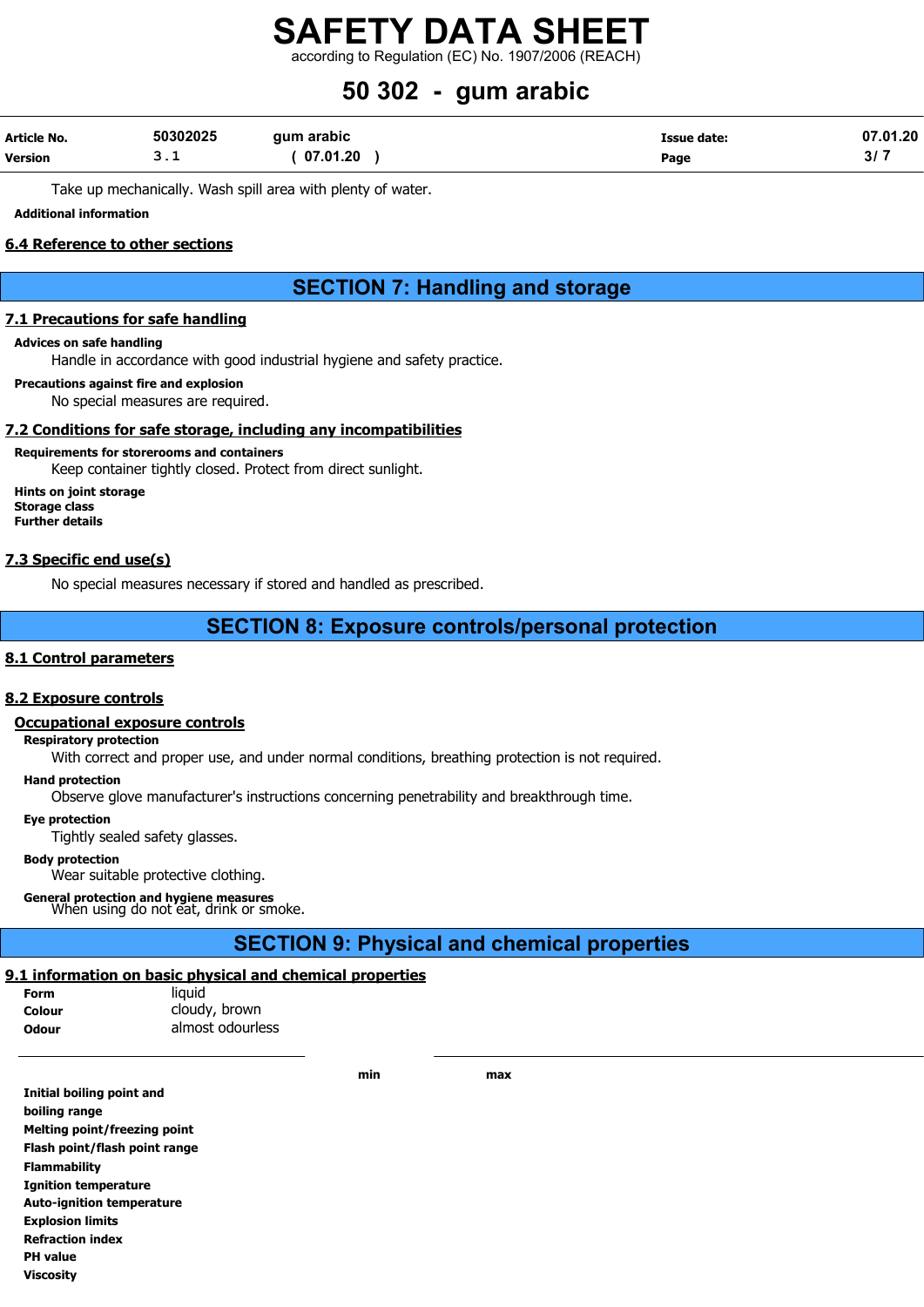# SAFETY DATA SHEET according to Regulation (EC) No. 1907/2006 (REACH)

# 50 302 - gum arabic

| <b>Version</b> | <b>Article No.</b>                | 50302025<br>3.1                        | gum arabic<br>07.01.20 |                  | <b>Issue date:</b><br>Page | 07.01.20<br>4/7 |
|----------------|-----------------------------------|----------------------------------------|------------------------|------------------|----------------------------|-----------------|
|                | <b>Viscosity</b>                  |                                        |                        |                  |                            |                 |
|                | Vapour pressure<br><b>Density</b> | Partition coefficient: n-octanol/water |                        | $\sim 1.15$ g/ml |                            |                 |

Danger of explosion

#### 9.2 Other information

# SECTION 10: Stability and reactivity

#### 10.1 Reactivity

#### 10.2 Chemical stability

Product is stable under normal storage conditions.

#### 10.3 Possibility of hazardous reactions

10.4 Conditions to avoid

Protect from excessive heat.

#### 10.5 Incompatible materials

#### 10.6 Hazardous decomposition products

May form dangerous gases and vapours in case of fire.

# SECTION 11: Toxicological information

#### 11.1 Information on toxicological effects

Acute toxicity No data available In case of inhalation No data available After swallowing

No data available

In case of skin contact No data available

After eye contact

No data available

#### Practical experience

#### General remarks

## SECTION 12: Ecological information

#### 12.1 Toxicity

| <b>Aquatic toxicity</b>    |  |
|----------------------------|--|
| No data available          |  |
| <b>Water Hazard Class</b>  |  |
| WGK catalog number         |  |
| <b>General information</b> |  |

#### 12.2 Persistence and degradability

Further details Oxygen demand

#### 12.3 Bioaccumulative potential

Bioconcentration factor (BCF)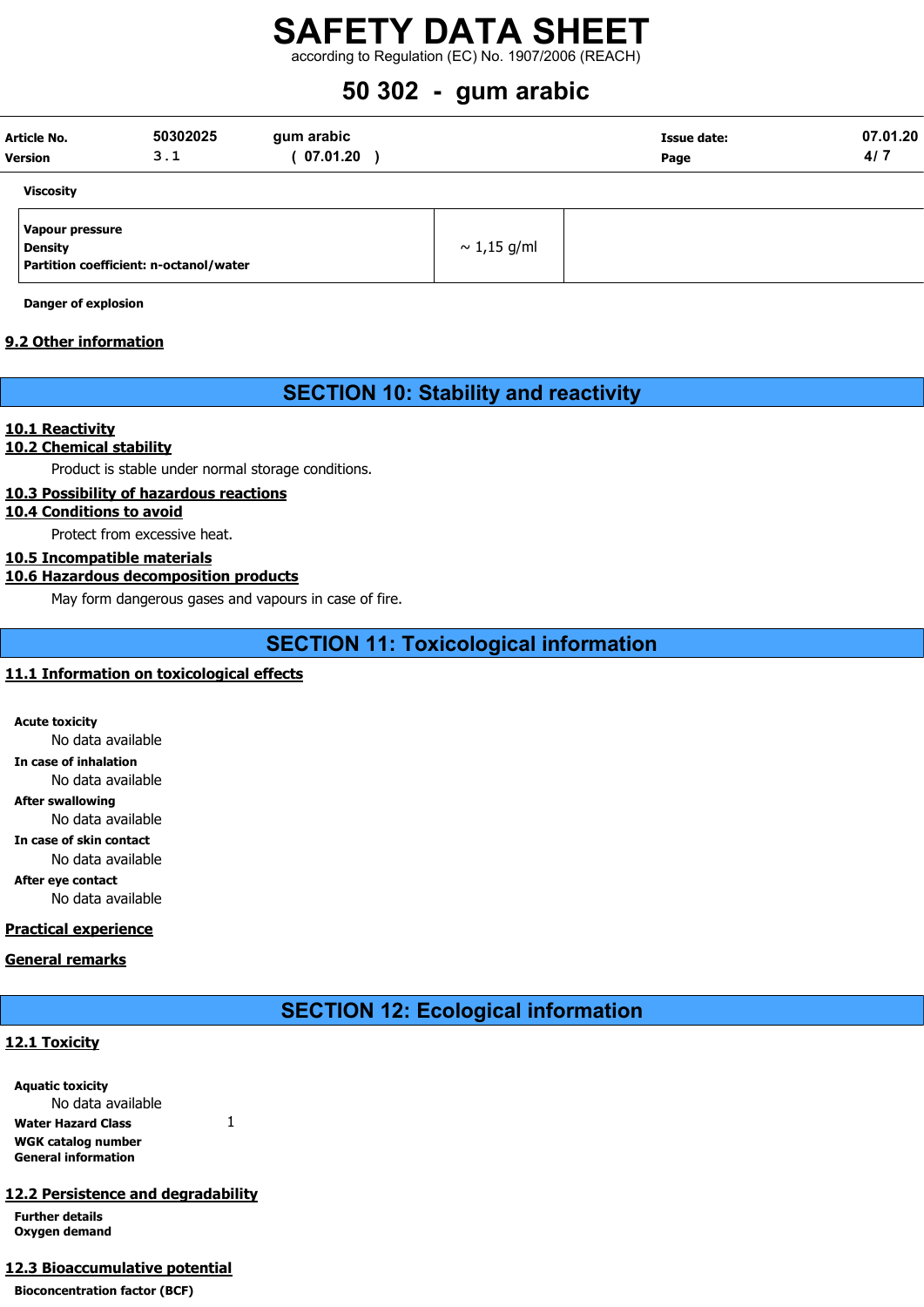according to Regulation (EC) No. 1907/2006 (REACH)

# 50 302 - gum arabic

| Article No. | 50302025   | qum arabic | Issue date: | 07.01.20 |
|-------------|------------|------------|-------------|----------|
| Version     | <u>. .</u> | 07.01.20   | Page        |          |

No data available

Partition coefficient: n-octanol/water

#### 12.4 Mobility in soil

No data available

12.5 Results of PBT and vPvB assessment

No data available

#### 12.6 Other adverse effects

General information

### SECTION 13: Disposal considerations

#### 13.1 Waste treatment methods

#### **Product**

Waste key number

080112 waste paint and varnish other than those mentioned in 08 01 11 Recommendation

#### Contaminated packaging

Waste key number Recommendation

Non-contaminated packages may be recycled. Handle contaminated packages in the same way as the substance itself.

#### Additional information

SECTION 14: Transport information

#### 14.1 UN number

#### 14.2 UN proper shipping name

ADR, ADN No dangerous good in sense of these transport regulations. IMDG, IATA

### 14.3 Transport hazard class(es)

ADR, ADN IMDG IATA

#### 14.4 Packing group

#### 14.5 Environmental hazards

Marine Pollutant - IMDG

#### 14.6 Special precautions for user

#### Land transport (ADR/RID)

**Code** Kemmler-number Hazard label ADR Limited quantities Contaminated packaging: Instructions Contaminated packaging: Special provisions Special provisions for packing together Portable tanks: Instructions Portable tanks: Special provisions Tank coding Tunnel restriction Remarks EQ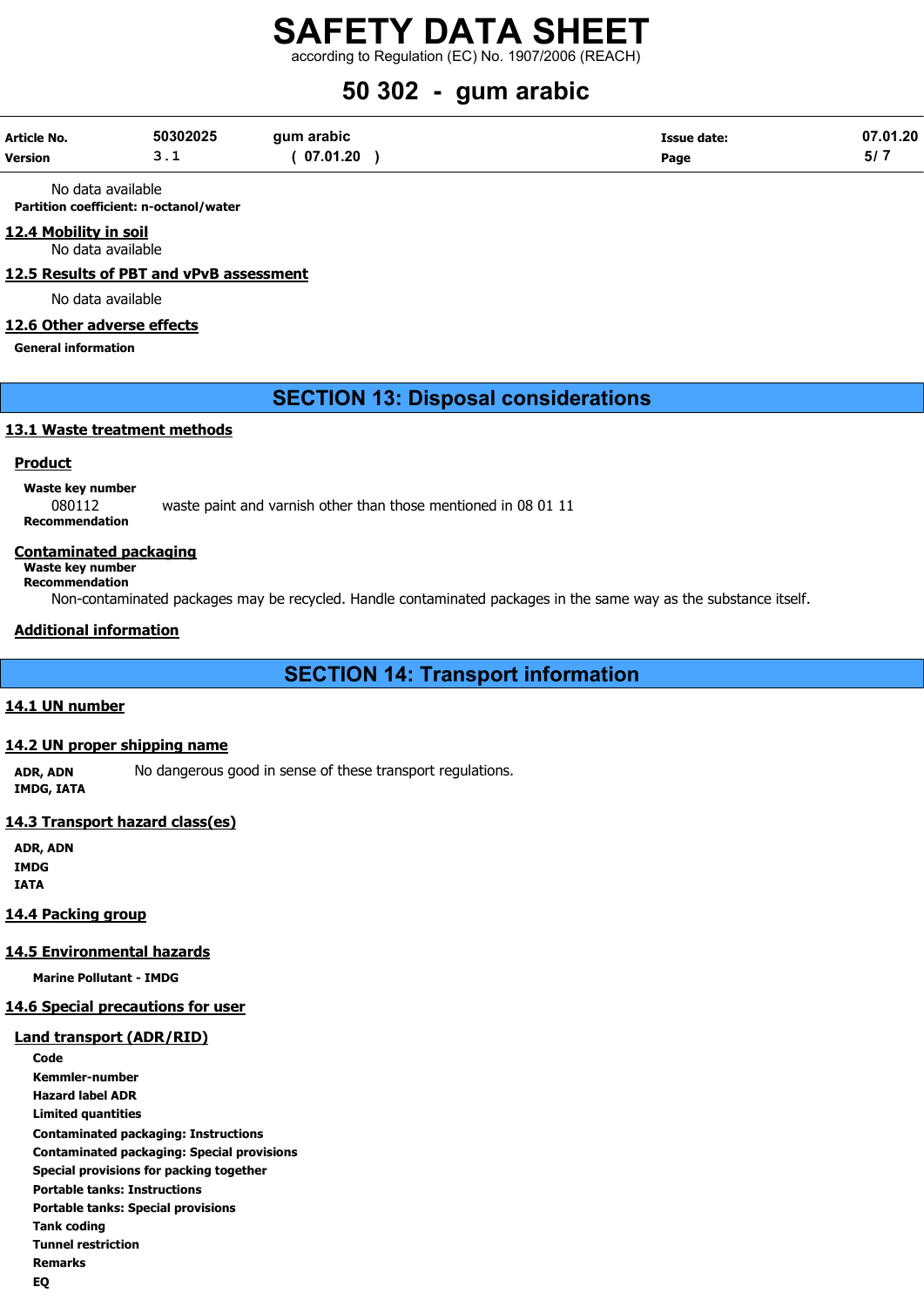according to Regulation (EC) No. 1907/2006 (REACH)

# 50 302 - gum arabic

| Article No.    | 50302025 | qum arabic | Issue date: | 07.01.20   |
|----------------|----------|------------|-------------|------------|
| <b>Version</b> |          | 07.01.20   | Page        | <b>b</b> / |

Special provisions

#### Sea transport (IMDG)

EmS Special provisions Limited quantities Contaminated packaging: Instructions Contaminated packaging: Special provisions IBC: Instructions IBC: Provisions Tank instructions IMO Tank instructions UN Tank instructions Special provisions Stowage and segregation Properties and observations Remarks EQ

#### Air transport (IATA-DGR)

| Hazard                      |
|-----------------------------|
| Passenger                   |
| Passenger LQ                |
| Cargo                       |
| ERG                         |
| Remarks                     |
| EQ                          |
| <b>Special Provisioning</b> |

#### 14.7 Transport in bulk according to Annex II of MARPOL 73/78 and the IBC Code

No data available

## SECTION 15: Regulatory information

#### 15.1 Safety, health and environmental regulations/legislation specific for the substance or mixture

#### National regulations

#### **Europe**

Contents of VOC  $[%]$  0% Contents of VOC [g/L] Further regulations, limitations and legal requirements

#### **Germany**

Storage class Water Hazard Class 1 WGK catalog number Incident regulation Information on working limitations Further regulations, limitations and legal requirements

#### Denmark

Further regulations, limitations and legal requirements

#### **Hungary**

Further regulations, limitations and legal requirements

#### Great Britain